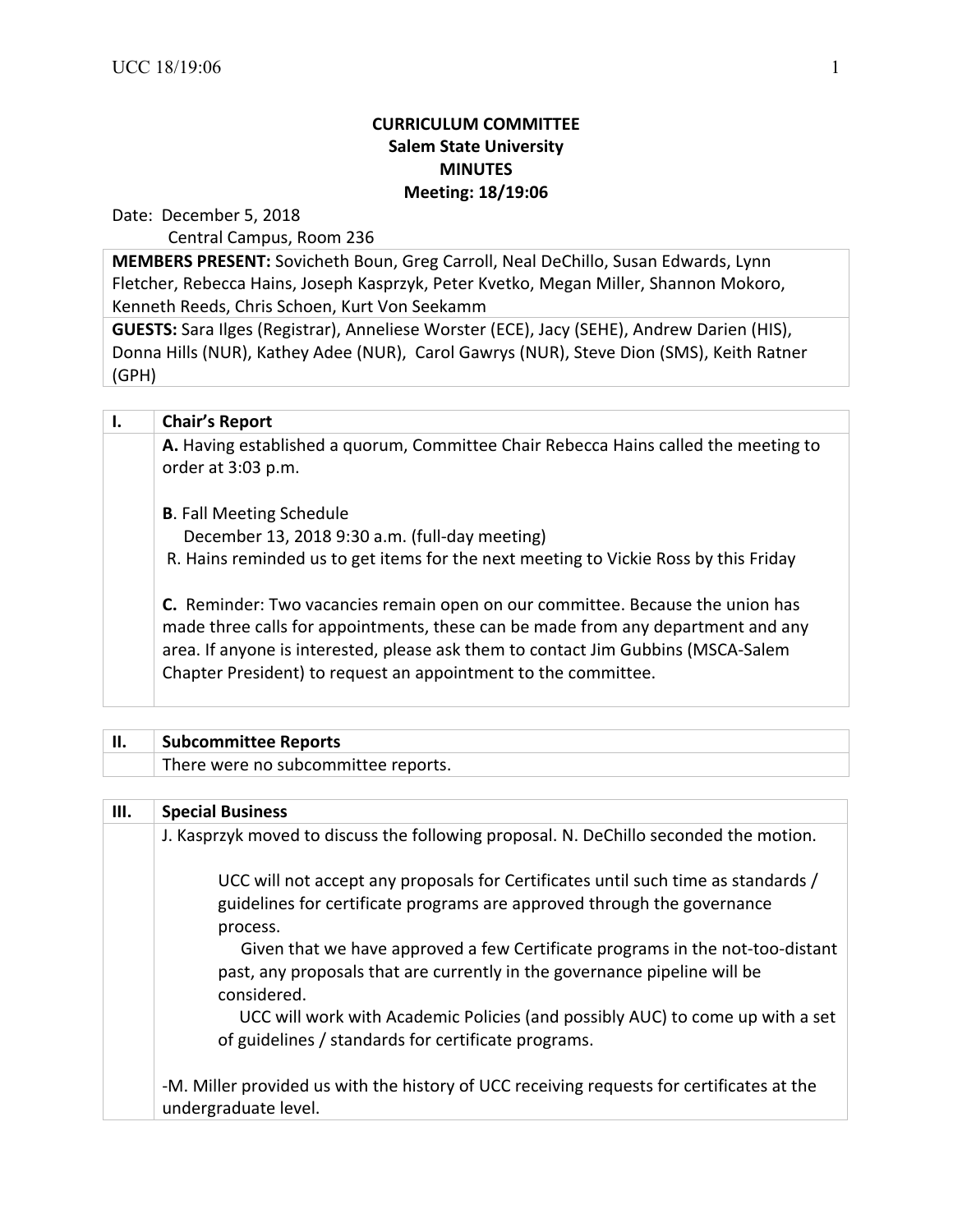-There are no formal guidelines that have gone through Governance for submitting, approving, and completing certificates at the undergraduate level. It is problematic for the standing committees like Curriculum to review proposals for certificates without guidelines to guide the review process.

R. Hains if there were members who were willing to form a subcommittee to begin drafting certificate guidelines. M. Miller, G. Carroll, K. Reeds, and C. Schoen volunteered.

There being no further discussion, R. Hains called for the vote on this item. All UCC members present voted to approve the proposal.

| IV. | Old Business - those assigned to specific proposals discussed their status and provided             |
|-----|-----------------------------------------------------------------------------------------------------|
|     | updates.                                                                                            |
|     | A. CHILDHOOD EDUCATION AND CARE DEPARTMENT                                                          |
|     | G. Carroll made a motion to accept Childhood Education and Care Department packets                  |
|     | 19:110-19:112. C. Schoen seconded the motion.                                                       |
|     | 1. EDC408-Culturally-Responsive Instruction in Elementary and Early Childhood                       |
|     | <b>Classrooms-New Course 19:110</b>                                                                 |
|     | -UCC members reviewed all the documents and forms associated with this item                         |
|     | -new course worth 1.5 credits                                                                       |
|     | - Anneliese Worster, Chair of Early Childhood Education explained that students take                |
|     | EDC405 and then they take a methods course. She further explained that in the methods               |
|     | course they have yet to have a full course in how cultural responsive teaching occurs. This         |
|     | course is to help them observe the practice of culturally responsive teaching that will help        |
|     | them with creating lesson plans, etc. Students will take this course along with their junior-       |
|     | year field seminar course.                                                                          |
|     | M. Miller asked about the addition of the 1.5 credit. Analise said it is credit neutral             |
|     | because of a change made at the graduate level. Some clarifying changes were made to                |
|     | the flowsheets regarding the number of credits needed in the 2 <sup>nd</sup> Arts or Science major. |
|     | 2. BS-Education/M.Ed.-Early Childhood Education-Change in Combined Program 19:111                   |
|     | - the change in courses (EDC405 and 408) necessitate a change in flowsheet                          |
|     | -UCC members reviewed all the documents and forms associated with this item                         |
|     | 3. BS-Education/M.Ed.-Elementary Education-Change in Combined Program 19:112                        |
|     | - the change in courses (EDC405 and 408) necessitate a change in flowsheet                          |
|     | -UCC members reviewed all the documents and forms associated with this item                         |
|     |                                                                                                     |
|     | There being no further discussion, R. Hains called for the vote to approve packets 19:111           |
|     | and 19:112. All UCC members present voted to approve packets 19:111-19:112, pending                 |
|     | the necessary changes to denote the correct number of credits on the flowsheets.                    |
|     |                                                                                                     |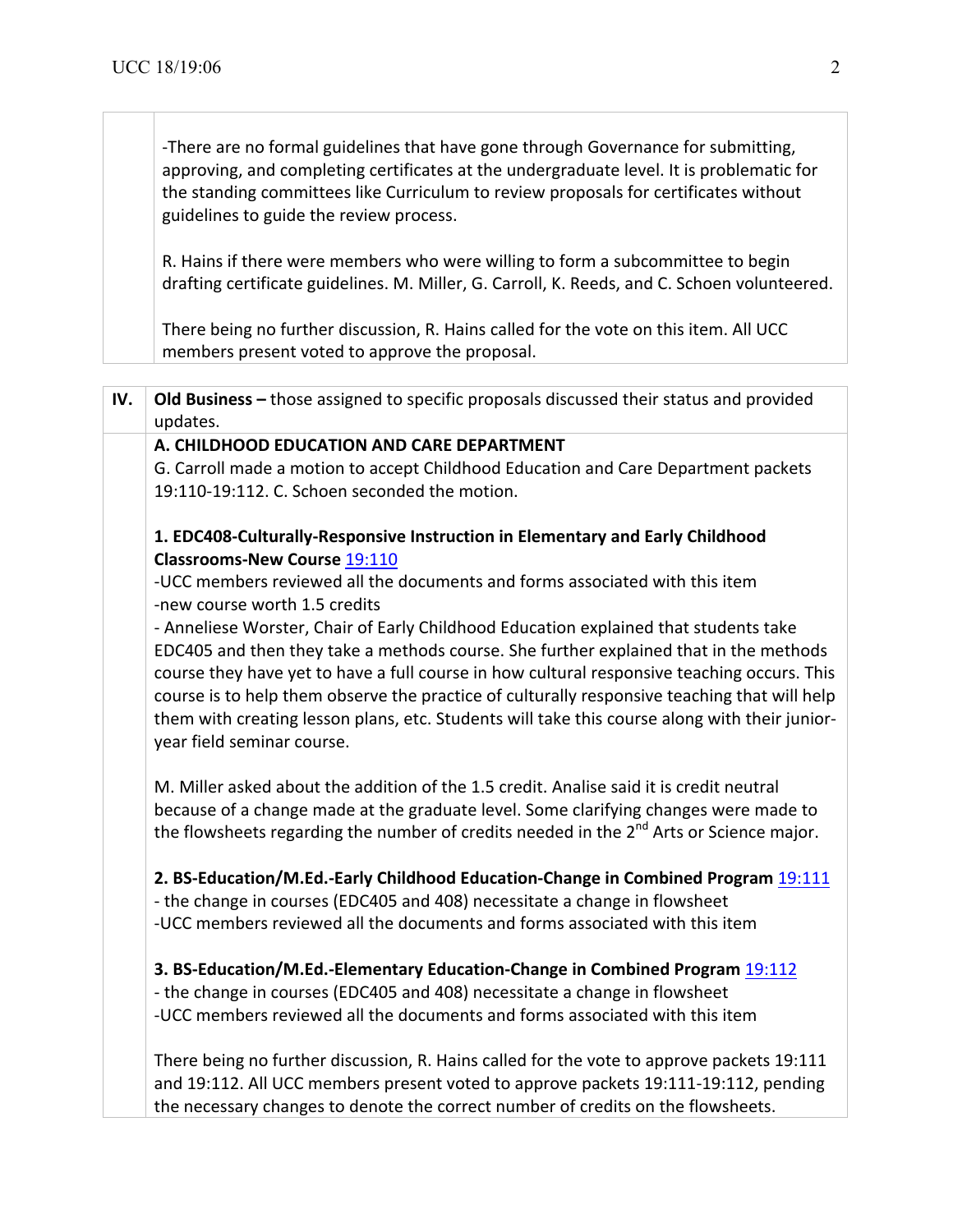| <b>B. SECONDARY AND HIGHER EDUCATION DEPARTMENT</b>                                       |
|-------------------------------------------------------------------------------------------|
| G. Carroll made a motion to accept Secondary & Higher Education department packet         |
| 19:114. C. Schoen seconded this motion.                                                   |
| 1. EDC405-Culturally Responsive Teaching-Change in Course-DPDS 19:114                     |
| - The DPDS subcommittee reviewed and approved of this course.                             |
| -J. Ippolito spoke about this course, which Steven Oliver created through the DPDS        |
| learning community. Most students in the School of Education will take this course.       |
| There being no further discussion, R. Hains called for the vote to approve packet 19:114. |
| All UCC members present voted to approve this packet.                                     |
| <b>C. HISTORY DEPARTMENT</b>                                                              |
| C. Schoen made a motion to accept items 19:208 and to table item 19:207 from the          |
| History Department. S. Mokoro seconded this motion.                                       |
| 1. HST297-Becoming American: History of Chinese and Japanese American                     |
| -New Course-DPDS, HP 19:207                                                               |
| -this item is being tabled as the department is working to make revisions as per DPDS     |
| 2. HST324-Window to the Past: An Introduction to Oral History-Change in Course 19:208     |
| -D. Darien explained the proposal.                                                        |
|                                                                                           |
| There being no further discussion, R. Hains called for the vote on item 19:208 from the   |
| History department. All UCC members present voted to approve item 19:208.                 |
| D. SPORTS AND MOVEMENT SCIENCE DEPARTMENT                                                 |
| S. Mokoro made a motion to accept items 19:200-19:206. S. Edwards seconded this           |
| motion.                                                                                   |
| 1. Aquatic Management Minor-Change in Minor 19:200                                        |
| 2. ATR301-Prevention and Care of Athletic Injuries-Change in Course 19:201                |
|                                                                                           |
| 3. BS-SMS-Research Track in Exercise Science-Deletion of Flowsheet 19:202                 |
| 4. SMS478H-Research Practicum in Exercise Science II-New course 19:203                    |
| 5. BS-SMS-Exercise Science: Honors Track-New Flowsheet 19:204                             |
|                                                                                           |
| 6. SMS477H-Research Practicum in Exercise Science I-New Course 19:205                     |
|                                                                                           |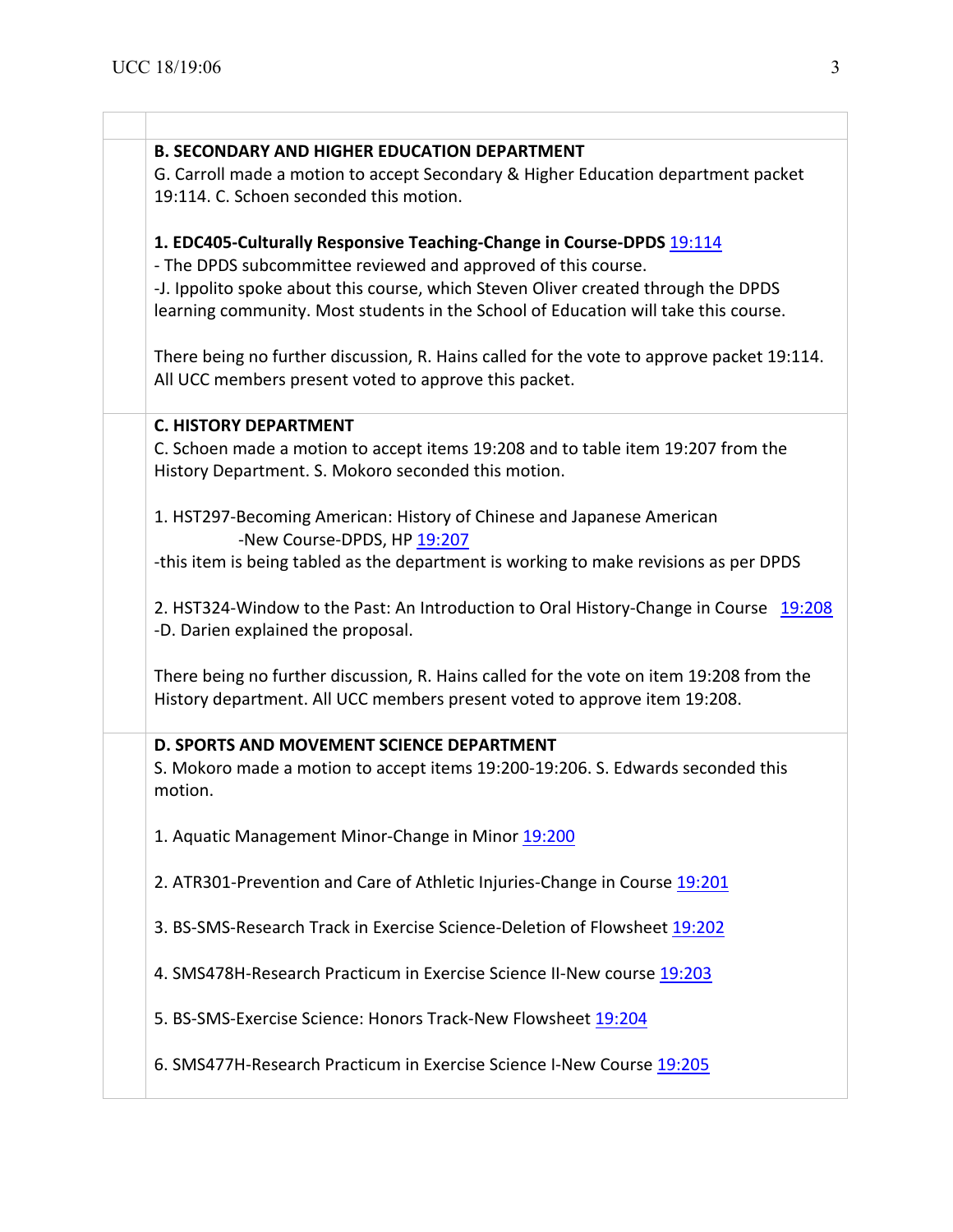| 7. BS-SMS-Recreation Management/Aquatic Management Specialization-Deletion of<br>Flowsheet 19:206                                                                                                                                                                                                                                                 |
|---------------------------------------------------------------------------------------------------------------------------------------------------------------------------------------------------------------------------------------------------------------------------------------------------------------------------------------------------|
| There being no further discussion, R. Hains called for the vote on items 19:200-19:206. All<br>UCC member present approved the items pending some minor changes to accommodate<br>the Honors Program requirements.                                                                                                                                |
| <b>E. SCHOOL OF NURSING</b>                                                                                                                                                                                                                                                                                                                       |
| P. Kvetko made a motion to accept item 19:142. G. Carroll seconded this motion.                                                                                                                                                                                                                                                                   |
| 1. NUR415-Public Health Nursing-Change in Course-DPDS 19:142                                                                                                                                                                                                                                                                                      |
| -The DPDS subcommittee reviewed and approved this course.                                                                                                                                                                                                                                                                                         |
| -Donna Hills and Kathy Adee were present to speak to the work done on this course, in<br>which faculty supervise students in rotating clinical settings throughout the semester,<br>along with class time during which DPDS content is covered. Attention to diversity and<br>issues of structural inequality are central concerns in this field. |
| -UCC members reviewed the documents and forms required for this proposal.                                                                                                                                                                                                                                                                         |
| There being no further discussion, R. Hains called for the vote on item 19:142 from the<br>School of Nursing. All UCC members present voted to approve item 19:142.                                                                                                                                                                               |
| 4:29 p.m. J. Kasprzyk moved to extend the UCC meeting. K. Reeds seconded. All present<br>voted to extend the meeting                                                                                                                                                                                                                              |
| <b>F. GEORGRAPHY DEPARTMENT</b><br>J. Kasprzyk made a motion to accept items 18:256 and 18:257. C. Schoen seconded this<br>motion.                                                                                                                                                                                                                |
| Keith Ratner, Chair of Geography was present to explain the proposed changes.                                                                                                                                                                                                                                                                     |
| 1. BS-Geography-Environmental Sustainability Concentration-Change in Flowsheet 18:256                                                                                                                                                                                                                                                             |
| 2. BS-Geography-Sustainable Tourism Concentration-Change in Course 18:257                                                                                                                                                                                                                                                                         |
| There being no further discussion, R. Hains called for the vote. All UCC members present<br>voted to approve items 18:256 and 18:257.                                                                                                                                                                                                             |
| <b>G. SCHOOL OF NURSING</b><br>J. Kasperzyk made a motion to accept items 18:129-18:224. C. Schoen seconded this<br>motion.                                                                                                                                                                                                                       |
| Donna Hills, Chair of the School of Nursing was present to explain the proposed changes.                                                                                                                                                                                                                                                          |